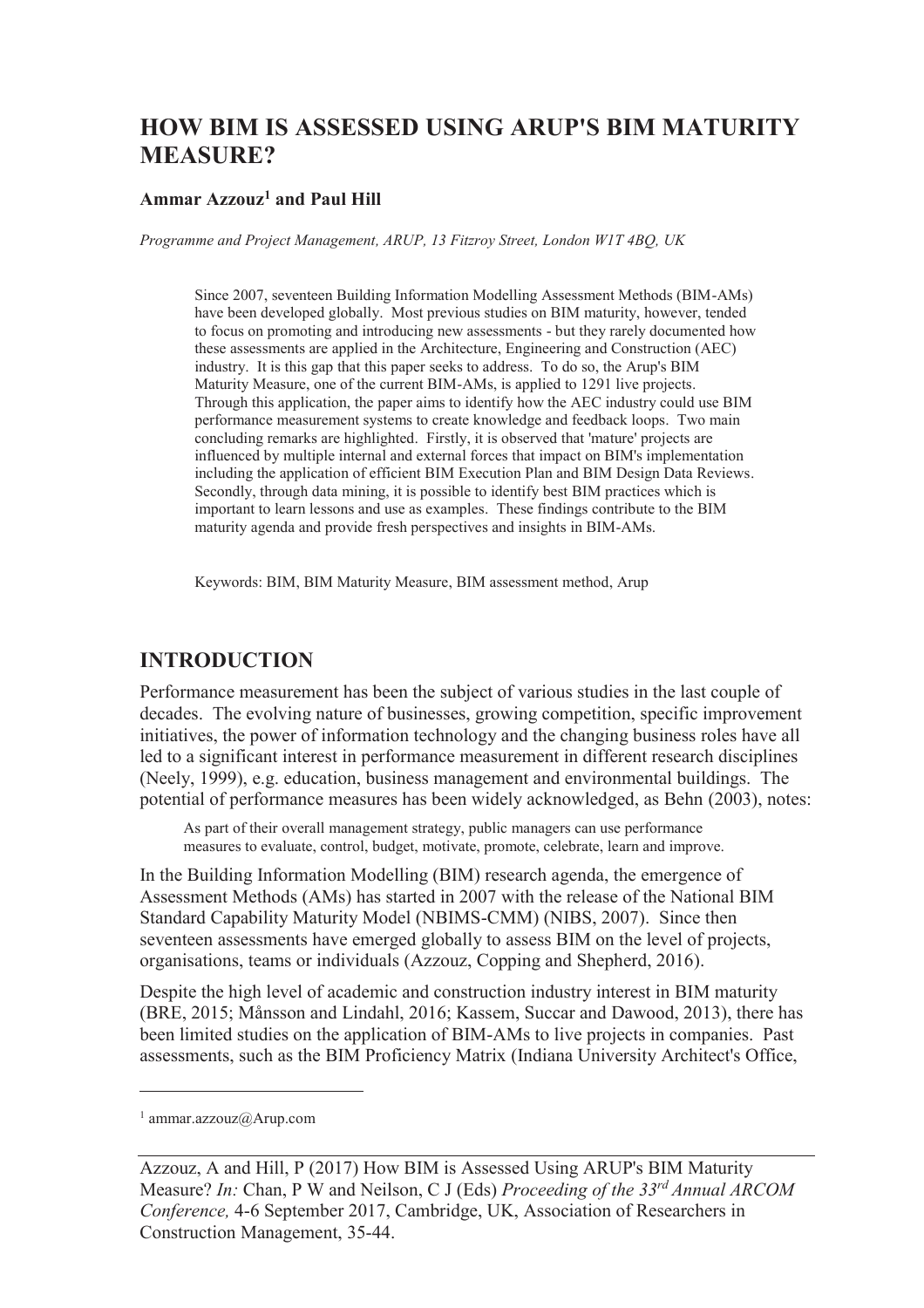2009), the Building Research Establishment (BRE) BIM Level 2 Certification (BRE, 2015) and the Organisational BIM Assessment Profile (CICRP, 2013) have contributed to the research agenda of BIM-AMs. Yet, there are no available publications on the use of these assessments in the Architecture, Engineering and Construction (AEC) industry. Other assessments were applied only to two studies as with the Owner's BIMCAT (Giel, 2013) and the Goal Driven Method for evaluation of BIM project (Lee and Won, 2014). Applying BIM-AMs to case studies will help not only to test and validate these assessments, but also to demonstrate how BIM is implemented across different projects, companies and geographies that have different social and cultural contexts.

Researchers on BIM-AMs have acknowledged the need and benefits of BIM-AMs. They explained how AMs assist AEC companies to measure their own successes and or failures (Succar, Sher and Williams, 2012), identify areas for improvement, compare their BIM progression with other AEC companies (CICRP, 2013) and help 'to realise the promise of BIM' (Kam, 2013). But with the lack of case study projects, it has been a challenge to provide a robust and thorough evidence of these benefits. Therefore, the application of BIM-AMs in the AEC industry is important to unlock the full potential of assessments; their opportunities and challenges.

This gap in literature is addressed here by applying one of available BIM-AMs, the BIM Maturity Measure (BIM-MM), to a sample of 1291 projects in Arup - a global firm of designers, planners, engineers, consultants and technical specialists. Through this application, the paper aims to highlight how the use of BIM-MM could contribute towards creating feedback loops and identifying best BIM practices in the built environment. The paper expands what is currently known about BIM maturity and builds on the small number of limited previous studies that apply BIM-AMs in the AEC industry.

## **LITERATURE REVIEW: BIM MEASUREMENT**

When released in 2007, the aim of the NBIMS-CMM, the first developed BIM-AM, was 'to help users gauge their current maturity level, as well as plan for future maturity attainment goals through commonly accepted, standardised approach' (NIBS, 2007). Today, there are seventeen AMs with different aims, perspectives and evaluation focus (these assessments have different levels of similarities and differences). They have individually and collectively reflected a wide range of criteria such as the methods of data exchange, the level of development of model elements and the processes involved when implementing BIM.

To shift the research field of BIM maturity from theory to practice and to help AEC professionals managing BIM projects, organisations and policies, there is a need to apply AMs to live projects. This is a challenge that has been addressed by very few researchers. Amongst these researchers are Kam *et al*., (2013) of Stanford University who apply the VDC Scorecard to 130 projects 'to validate and inform the evaluation measures while demonstrating the scalability and repeatability of the scorecard framework and the value of a global knowledge base of BIM and VDC maturity to benchmark project performance.' The collected data were then analysed according to measured criteria, project phase and countries.

Another study that documents the application of an AM in practice is carried out by Berlo and Sebastian (2012) of TNO Built Environment and Geosciences in the Netherlands. In their study, the 'BIM Quick Scan' was applied in 130 companies. The tool was developed in 2009 in a form of an online questionnaire with almost 50 questions grouped into four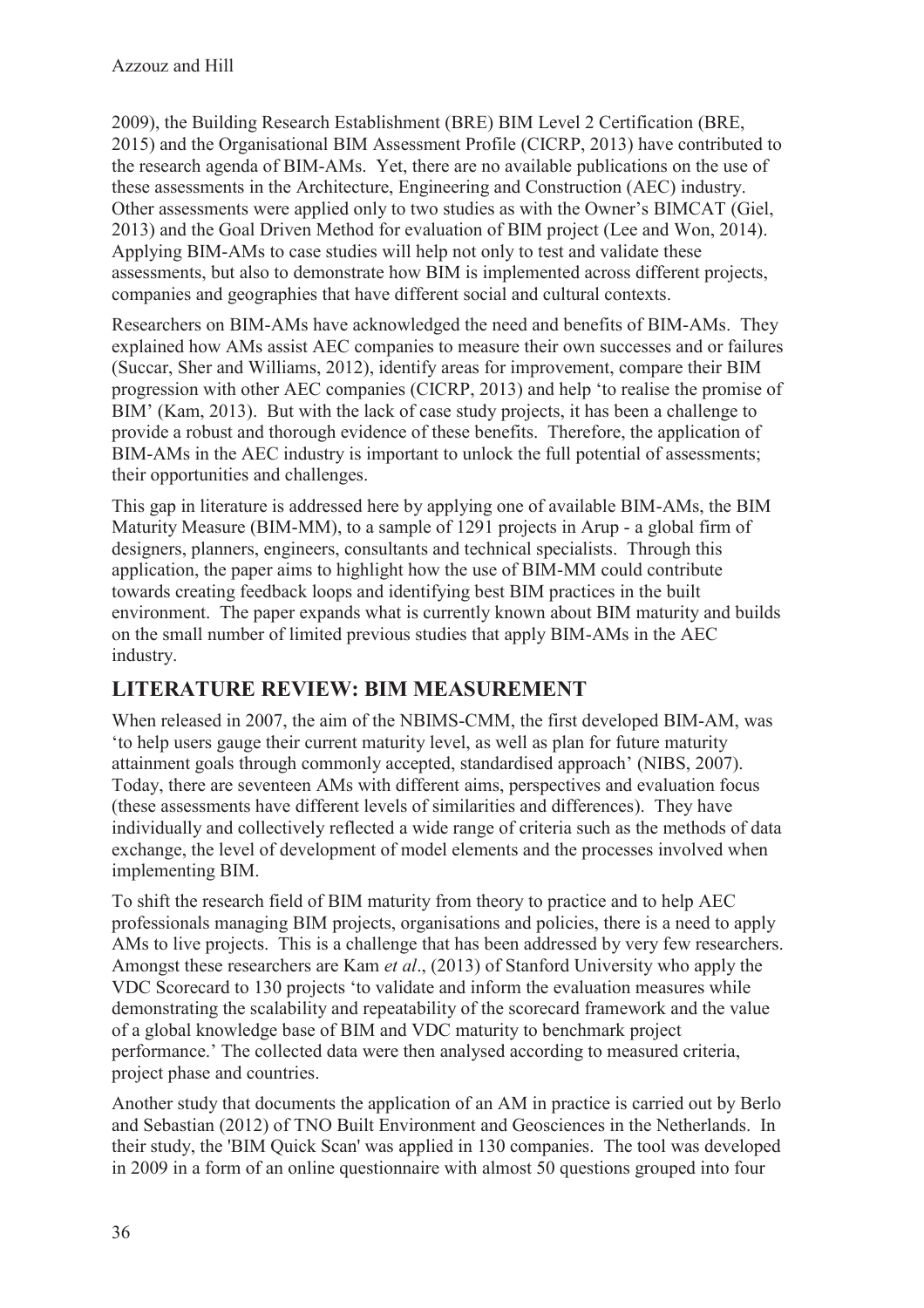main sections. After applying this tool in the AEC industry, collected data were analysed to compare BIM maturity levels across the four sections of the BIM Quick Scan. These sections are: Organisation and Management, Mentality and Culture, information Structure and Information Flow, and Tools and Applications. Together, these sections help to evaluate BIM on the level of 'organisations', not on the level of projects as in the BIM-MM and the VDC Scorecard.

This paper contributes to these studies. It focuses on the application the BIM Maturity Measure (BIM-MM) to 1291 projects. The BIM-MM is one of the seven available AMs that evaluate BIM in 'projects'. It is practical, fast to complete, user-friendly and available freely online for other professionals to use - some assessments as the one provided by the BRE requires fees (BRE, 2015). Furthermore, the BIM-MM offers a comprehensive and balanced platform to measure BIM and reflects its interdisciplinary approach - some of the current BIM-AMs reflect one side of BIM as in NBIMS-CMM. BIM-MM constitutes of different measurement criteria that address the internal and external forces influencing the implementation of BIM (Figure 1). Internal forces reflect Arup's key BIM criteria such as Virtual Design Reviews and Common Data Environment, whilst external forces refer to client's drivers when implementing BIM i.e. Employer Information Requirements, Projects Procurement Route and BIM Contract.



*Figure 2: Internal and external forces of BIM in BIM-MM* 

### **RESEARCH METHODS**

This research relies on quantitative approach. It applies the BIM-MM to 1291 projects in Arup's five regions: Americas, Australasia, East Asia, Europe and UKMEA. These projects are widely varied with different types, size and phase. The BIM-MM was developed in Arup to assess the evolving nature of BIM and to create a common view of BIM best practice (Azzouz and Hill, 2017). It constitutes of over 20 critical criteria which covers two main parts:

1. Project: this first part of the BIM-MM assesses project wide processes and practices. It looks at the project from an overarching perspective rather than focusing on assessing BIM in a specific discipline involved in the project. Completion of this section results in the creation of Information Management Score (IM Score), left side of Figure 2.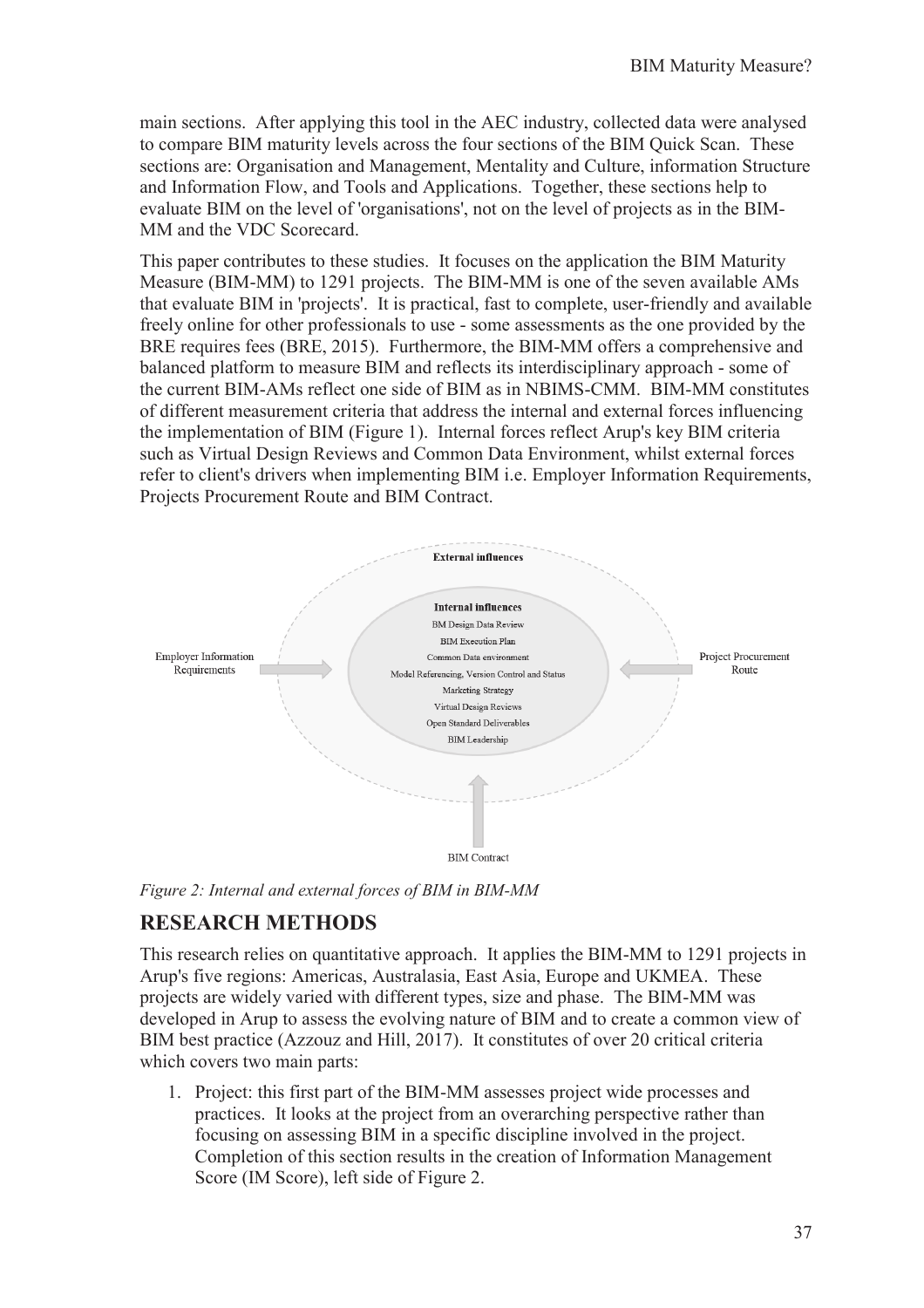2. Disciplines: this part assesses specific disciplines involved in the project such as architecture, mechanical and electrical disciplines, (right side of Figure 2). The assessment sheets of these disciplines are mostly similar, but each has a section for discipline specific criteria.

Together, the average scores of 'Project' and the assessed 'disciplines' gives a Primary Score of the project as a coherent whole.



*Figure 2: A snapshot of the BIM-MM (two parts: project and disciplines)* 

#### **Global BIM Maturity Initiative: Data Collection**

As part of their BIM strategy, Arup has directed significant efforts towards BIM measurement. This has led to the development of the Global BIM Maturity Initiative to create a comprehensive overview of how BIM is implemented across projects, disciplines, groups and regions. Only between March and September 2016, the BIM-MM was applied to 1291 projects. Choosing projects to assess relies on a specific criteria and all projects that meet the criteria should be measured. Moreover, selecting which projects to measure is also influenced by projects' phase and status. Projects that are on hold, before concept, after site, or do not include any design services (such as consultancy and desktop research studies) are excluded.

To collect the data, the BIM Maturity Team (the authors) contacts project managers, BIM Champions and Group Leaders of all offices across Arup's regions - Arup has offices in more than 40 countries. Communication process is illustrated in Figure 3 that shows the two parallels of communication (A and B).

Managers of each project would then assess if the project should be measured or not. If yes, then they would submit the BIM-MM of the project, and if not, they identify the reason for exclusion. Once completed and submitted, the BIM-MM of each project will be sent automatically to one platform for analysis by the BIM Maturity team. Following the analysis, findings and reports are sent to all BIM Champions and Groups Leaders to use locally and get more insights on how BIM is applied in their group compared to other groups.

### **RESULTS: APPLYING THE BIM-MM IN PRACTICE**

The collected data can be analysed and communicated differently according to the angle the analysis is considering. However, due to the scale of the dataset, only two points are addressed in this paper (1) the correlation between specific criteria and the overall score of projects, and (2) top ten BIM practices across the measured projects.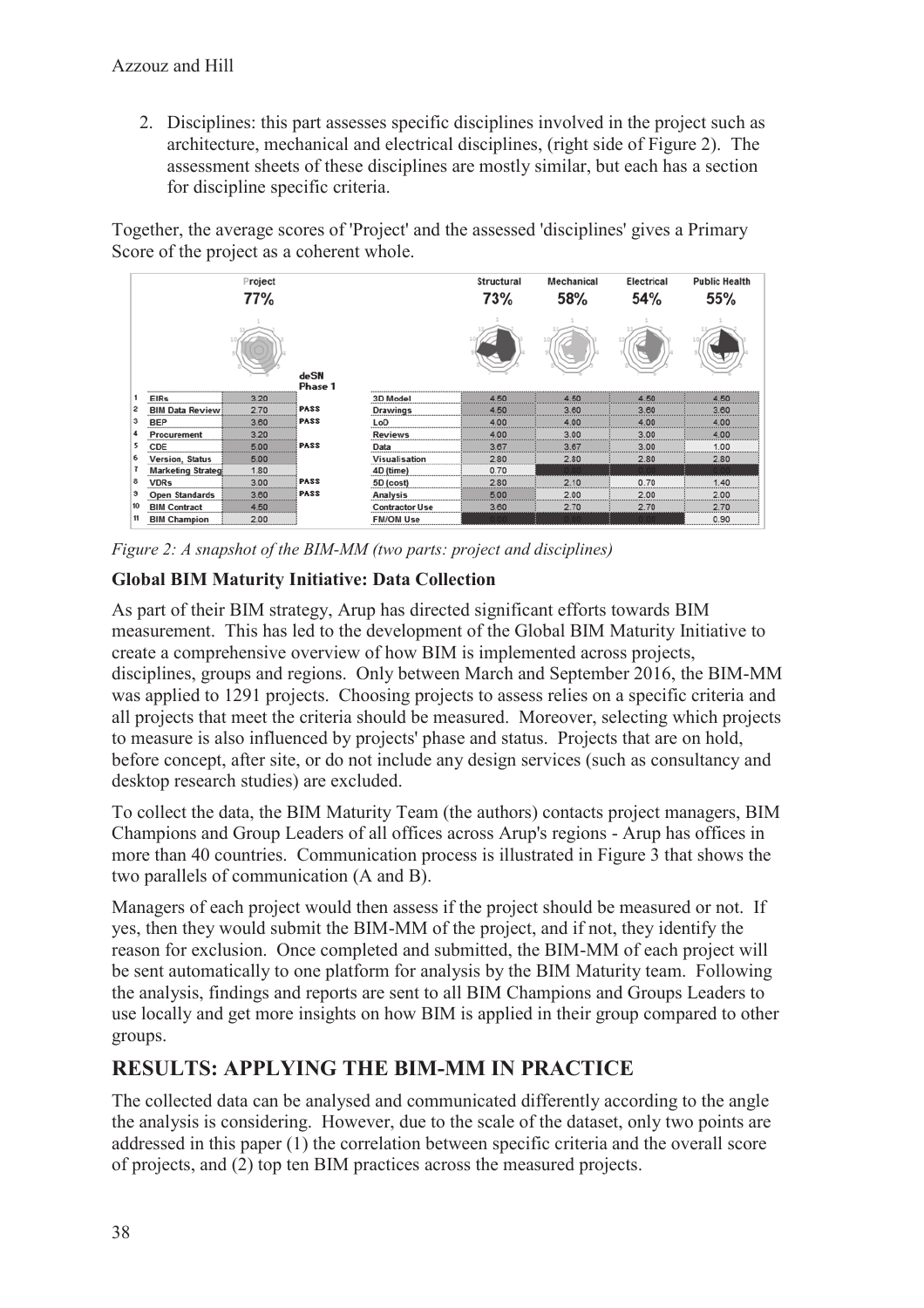#### **The Forces That Shape the Successful BIM Projects**

There are different forces and influences that impact on the successful implementation of BIM in projects. These are both internal implemented by AEC businesses and external driven by the client. To explore these influences, the research investigates the correlation between different BIM criteria and the average overall score of projects. In particular, it focuses on the impact of the BIM Execution Plan (BEP) and the BIM Design Data Review (BDDR) on the overall scores.



*Figure 3: Communication process when collecting data* 

BEP refers to the formalisation of digital design goals and the specification of standards, roles, procedures and information exchange. BEP, as all the rest of criteria in BIM-MM, has six maturity levels which participants have to select one of them to define the current status of their projects. These levels evolve from level 0 where the criterion is not applied, to level 5 where the criterion is most optimised. BEP's maturity levels are:

- Level 0: No BEP.
- · Level 1: Documented 'Traditional' Drawing / CAD Management Plan.
- Level 2: BEP created and used by Arup core disciplines.
- Level 3: BEP used by whole Arup design team.
- · Level 4: Project-wide BEP driven by client information requirements and team collaboration needs.
- · Level 5: Project-wide BEP based on defined information requirements cascaded through supply chain.

Observations of the findings show a juncture exists between efficient BEP and high overall scores of projects. As illustrated in Figure 4, average score of overall projects increases gradually when BEP maturity levels evolve. For instance, average overall IM Score with BEP Level 5 (68%) is over six times the average score of projects with no BEP (10%). Similar findings have been noted when looking at the correlation between BDDR and overall scores of projects.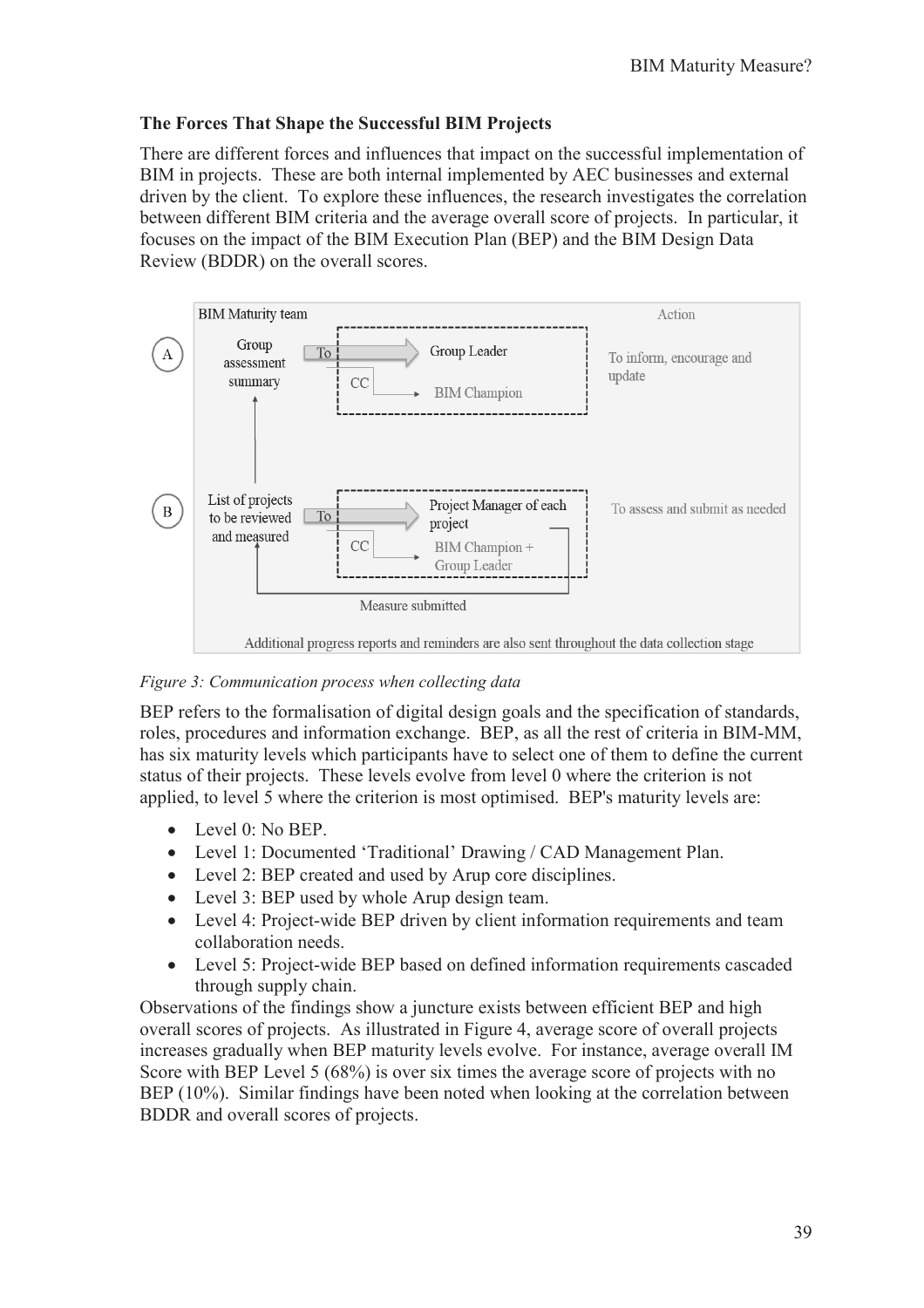### **Best BIM Practices**

Through the application of the BIM-MM, best BIM practices can be identified. Across the 1291 assessed projects in this research, the Information Management (IM) Score of all top ten projects is above 80% (the highest is 93.4%). The IM Score focuses on the first part of the BIM-MM - 'Project' rather than concentrating on a specific discipline. IM Score reflects eleven criteria including (Table 1): 'Employer Information Requirements (EIRs)', 'BIM Design Data Review' (BDDR), 'BIM Execution Plan (BEP)', 'Project Procurement Route' (PPR), 'Common Data Environment' (CDE), 'Document/Model Referencing, Version Control and Status' (Doc Ref), 'Marketing Strategy' (knowledge sharing), 'Virtual Design Reviews' (VDR), 'Open Standard Deliverables' (OSD), 'BIM Contract' and 'BIM Champion'.

Each of the ten projects is a unique case study as projects are different in regards to scale, client, phase and type. However, despite these differences, the ten projects have relatively similar maturity levels for most of the evaluated criteria.



*Figure 4: The correlation between BEP and the average overall score of projects* 

Table 1 shows the weights allocated to each measure in the ten projects. Common maturity levels are the highest in three criteria:

- · Document, Model Referencing, Version and Status (Doc Ref), refers to good practice on projects and paramount when sharing models where the recipient needs to know what has changed and what it can be relied upon. Amongst the top ten projects, nine projects have Level 5. This means that these projects have 'project wide file naming, version control and status compliant with recognised BIM standard'. It is also important to note that this criterion has the highest average score when compared to the rest of the criteria across the ten projects (all ten projects are allocated to either Level 4 or 5 in this criteria).
- · CDE, acts as a 'single source of truth' and facilitates the robust and controlled sharing and coordination of models, drawings, analyses, documents and data. Seven out of the ten projects have Leve 5 CDE, which means that 'client, designers and contractors are using a CDE to create and share work'.
- PPR, which refers to the consideration of BIM during procurement discussions with client, contractors and supply chain. In the top ten projects, seven have Level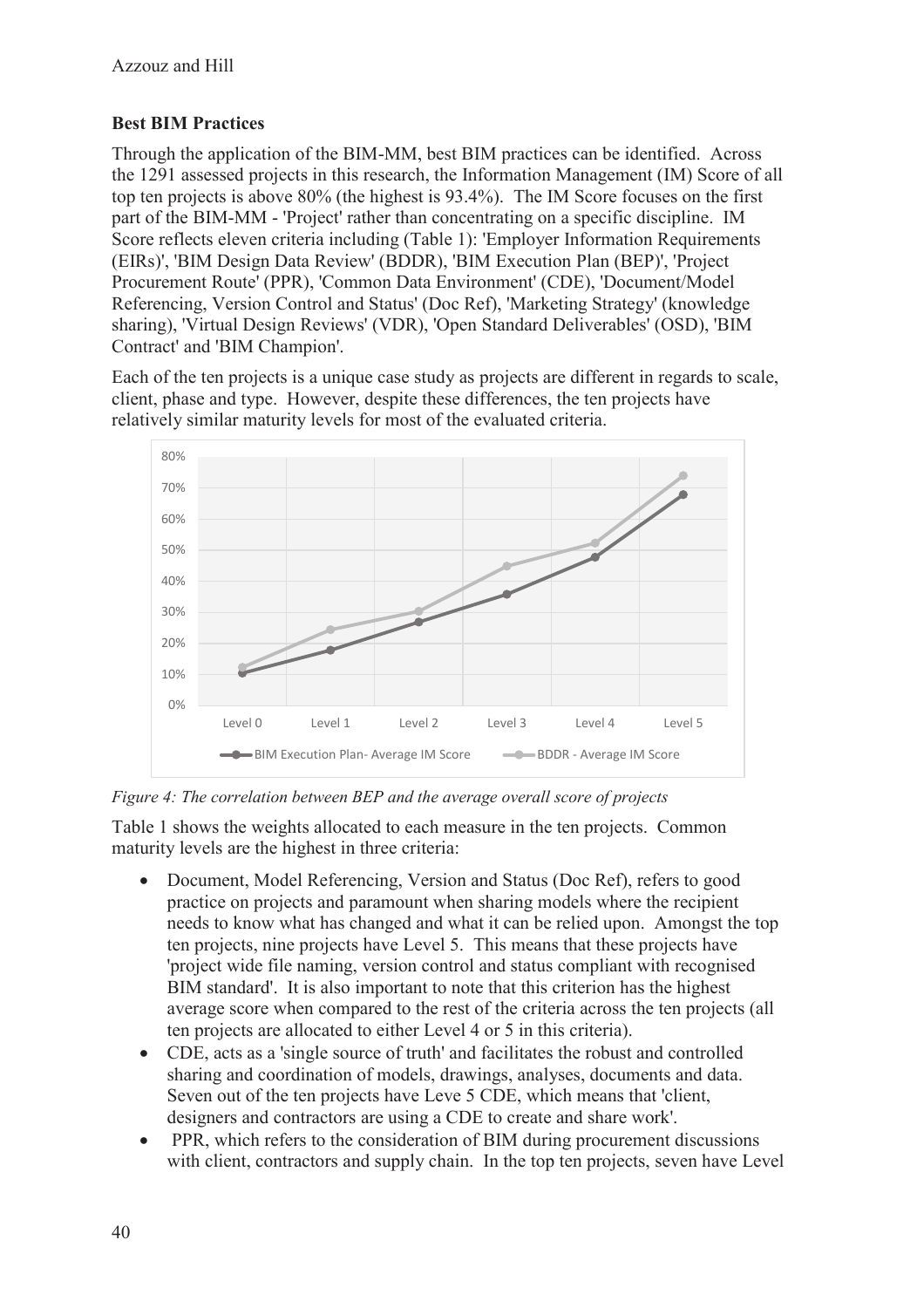5 PPR, which means that procurement strategy is developed to use BIM to create value through project optimisation.

• The top ten projects have high maturity levels. In each project, most evaluated BIM measures are allocated to Level 3 or higher (two exceptions are observed). All projects have BIM Champions who are guiding the teams to improve their BIM implementation and all projects have BIM contracts that define responsibilities across different engaged parties. So, the successful implementation of BIM in these projects is shaped by multiple integrated influences that reflect the internal forces of BIM within the organisation, and the external engagement of the client (all projects have BIM contracts and defined EIRs and PPRs). However, only two projects have low maturity levels in certain criteria (highlighted in blue in Table 1). These are in Projects 7, with BIM Contract Level 2 and Project 9 where there is no OSD in the project.

| Project         | <b>EIRs</b>    | <b>BDDR</b> | <b>BEP</b> | <b>PPR</b> | <b>CDE</b> | Doc<br>Ref | <b>VDR</b> | <b>OSD</b> | <b>BIM</b><br>Contract | BIM<br>Champ | IM<br>Score |
|-----------------|----------------|-------------|------------|------------|------------|------------|------------|------------|------------------------|--------------|-------------|
| $\overline{1}$  | $\overline{4}$ | 4.5         | 4.5        | 4.0        | 4.0        | 5.0        | 5.0        | 3.6        | 4.5                    | 5.0          | 92.4%       |
| 2               | 4              | 4.5         | 3.6        | 3.2        | 4.0        | 5.0        | 4.0        | 4.5        | 4.5                    | 4.0          | 89.2%       |
| $\overline{3}$  | 3.2            | 2.7         | 3.6        | 4.0        | 5.0        | 5.0        | 5.0        | 4.5        | 3.6                    | 5.0          | 87.3%       |
| $\overline{4}$  | 3.2            | 2.7         | 3.6        | 4.0        | 5.0        | 5.0        | 5.0        | 4.5        | 3.6                    | 5.0          | 87.3%       |
| 5               | 4              | 4.5         | 4.5        | 4.0        | 5.0        | 4.0        | 4.0        | 3.6        | 4.5                    | 4.0          | 85.9%       |
| 6               | 4              | 4.5         | 4.5        | 4.0        | 5.0        | 5.0        | 5.0        | 4.5        | 3.6                    | 2.0          | 85.9%       |
| $7\phantom{.0}$ | $\overline{4}$ | 4.5         | 4.5        | 4.0        | 4.0        | 5.0        | 4.0        | 3.6        | 1.8                    | 4.0          | 85.3%       |
| 8               | 2.4            | 2.7         | 3.6        | 3.2        | 5.0        | 5.0        | 5.0        | 3.6        | 4.5                    | 4.0          | 84.5%       |
| 9               | 4              | 4.5         | 4.5        | 3.2        | 5.0        | 5.0        | 5.0        | 0.0        | 3.6                    | 5.0          | 82.4%       |
| <sup>10</sup>   | $\overline{4}$ | 2.7         | 4.5        | 4.0        | 5.0        | 5.0        | 3.0        | 4.5        | 4.5                    | 3.0          | 82.0%       |

*Table 1: Top ten projects and the weights of each measure* 

### **DISCUSSION**

'How to tell if the implementation of BIM is successful?' has been the subject of several research studies (Won and Lee, 2016; Arayici., 2011). In the last decade, seventeen AMs have emerged in academia and the AEC industry. Each of these assessments has different criteria to measure BIM (though some of them overlap with some common criteria); the BRE assessment, for instance, focuses on UK's Level 2 requirements and how BIM utilisation comply with the Government's strategy (including PAS 1192-2:2013) (BRE, 2015), the NBIMS-CMM focuses only on one facet of BIM, namely, information management (NIBS, 2007), whilst other methods, as the Virtual Design and Construction Scorecard (Kam *et al*., 2013), presents a more comprehensive approach when measuring BIM.

In the BIM-MM, multiple BIM perspectives are combined to reflect the internal and external influences influencing the BIM culture. However, it is crucial to investigate which the most critical criteria are contributing to the high overall score of projects. To address this point, this paper has focused on the correlation between BEP and BDDR and the overall score of projects. In addition, the correlation between the engagement of the BIM Champion and the overall score of projects was also investigated by the authors previously (Azzouz *et al*., 2016). What has been observed in this paper is that multiple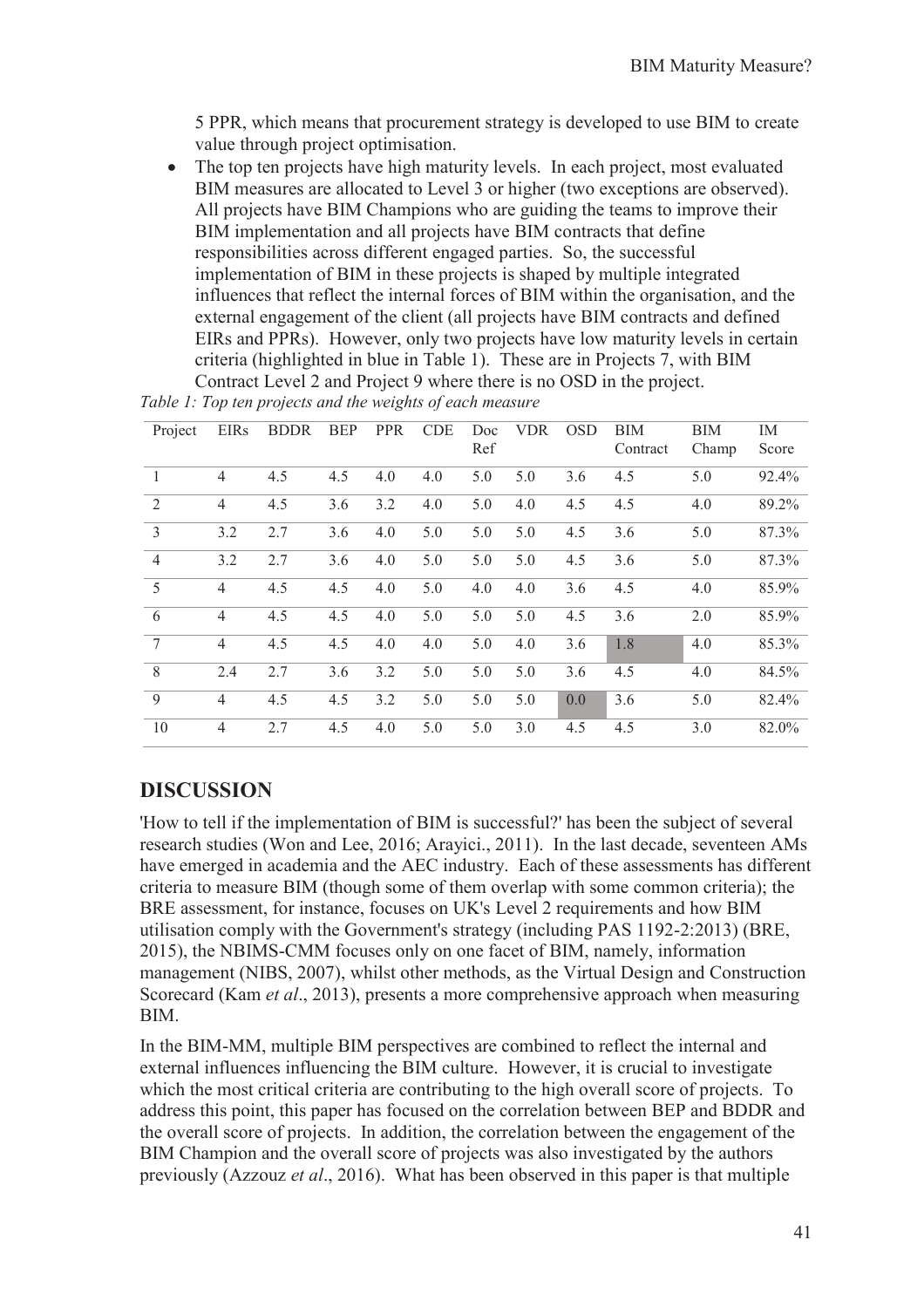integrated elements lead to the successful implementation of BIM. Some of these elements, however, are more critical than the others.

It is difficult to compare the findings in this paper with previous studies as there is a shortage of publications on the application of BIM-AMs in the AEC industry. The study of Berlo and Sebastian (2012), mentioned in the literature review, evaluates BIM across 'organisations' not 'projects'. However, they conclude in their study that average BIM score is the highest in 'Information Structure and Information Flow' (one of the four main areas covered in the BIM Quick Scan). In our study, the highest average score amongst criteria is found in 'Document, Model Referencing, Version and Status' when looking at the top ten projects.

Due to the scale of the collected data, it is possible to compare BIM maturity levels between different countries (this has already been done by the authors and will be published in future work). Comparisons would help the business to better understand how BIM policies, technologies and processes are being utilised –similarly or differentlyacross different cultures and geographies. By doing so, areas of strengths and weaknesses can be identified in each region, and knowledge can be transferred between regions, groups, teams and disciplines. The findings would provide feedback for continual improvement when implementing BIM. Comparing maturity across geographies can be found in the work of Kam (2013) when applying the VDC Scorecard to 130 projects (one of the very few studies that focus on applying BIM-AMs in the AEC industry). In Kam's study, a comparison is made between different countries and finds 'Technology' to have the highest scores amongst the four main sections of the VDC Scorecard (Planning, Adoption, Technology and Performance).

## **CONCLUSION**

One of the most obvious aims of AMs is to 'measure' BIM across projects, organisations, teams and individuals. However, it is important to note that BIM-AMs entail more than evaluation. AMs play a significant role in focusing people and resources on specific elements of BIM, they engender greater levels of communications across different levels of the business and help project managers and project teams to clarify what 'BIM' is and what 'good' looks like. With the uncertainty surrounding BIM definition, and the lack of guidance on how to implement it, it is seen that the BIM-MM can help to create a common understanding of BIM and its critical elements.

Since its release, the BIM-MM has attracted significant interest internally within Arup and externally. Internally, the BIM-MM has not only been helpful to the higher management level, but also at the operational level. It has been used by several projects managers as a method to communicate BIM strategies with different members of their teams including technicians. Furthermore, group leaders and BIM Champions have been using the overall outcomes to track their current BIM strategies and inform future directions. Externally, several researchers and professionals have expressed their interest in the BIM-MM and its findings. Some AEC companies are already using the tool in their businesses.

 Arup is using the BIM-MM as a platform to drive innovation in their business. The wide implementation of the BIM-MM is in its second year. Further analysis has been carried out to compare BIM maturity levels across regions, groups, disciplines and teams. Data has been classified by project stage, client type, income, geography and project team. This analysis is of vital importance to illustrate the wider picture of BIM implementation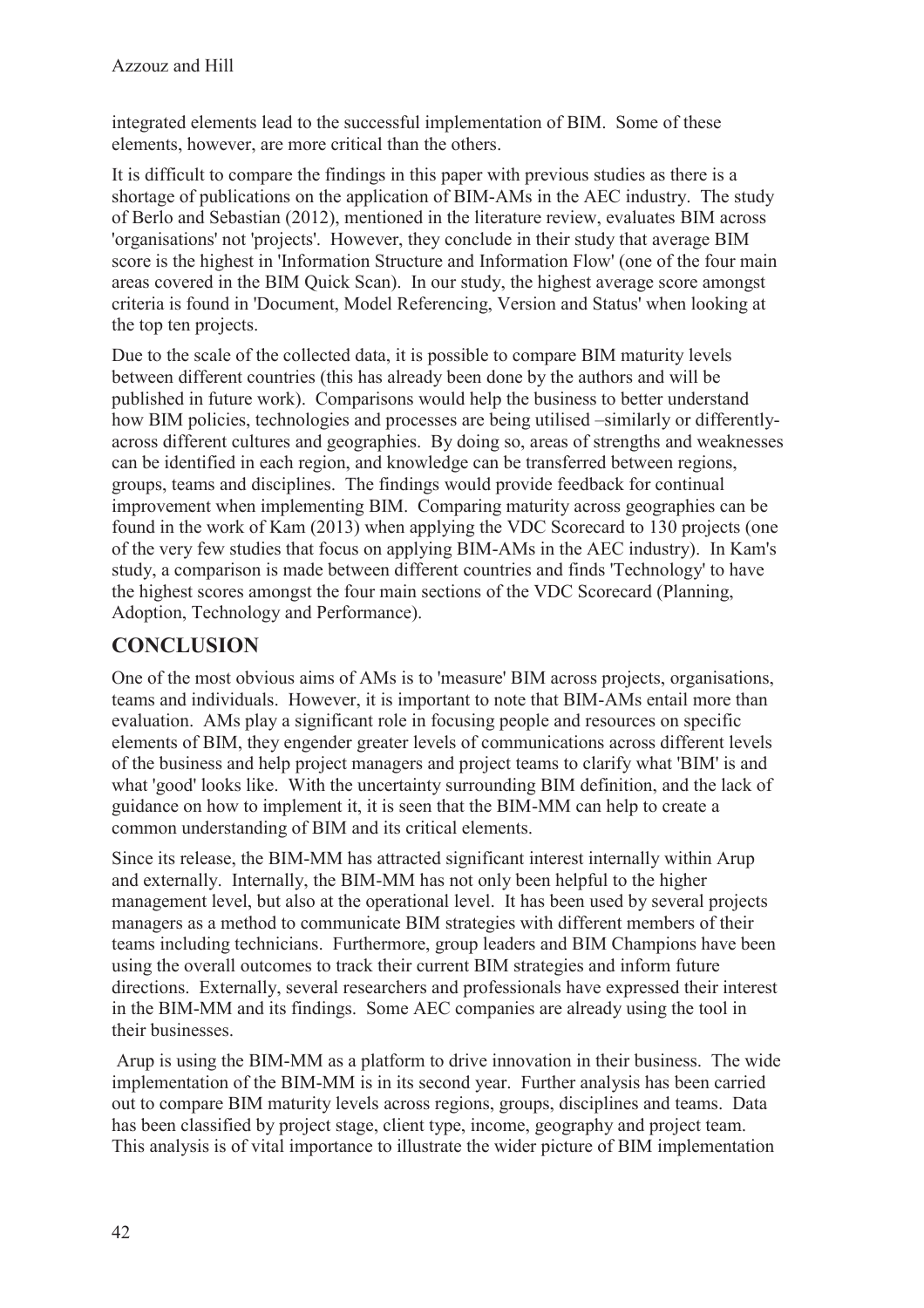globally. It is also critical to learn lessons and transfer knowledge and skills between different teams and regions.

With the emergence of BIM-AMs, research across a range of areas will evolve; diverse measures will be added, further implementation of AMs in practice will be undertaken, more efforts will be directed towards transforming the outcomes into informative source of feedback and new optimised AMs will be created. This will require building bridges between professionals, academics and policy-makers.

#### **REFERENCES**

- Arayici, Y, Coates, P, Koskela, L, Kagioglou, M, Usher, C and O'Reilly, K (2011) Technology adoption in the BIM implementation for lean architectural practice. *Automation in Construction*, **20**(2), 189-195.
- Azzouz, A and Hill, P (2017) Hunting for perfection: How Arup measures BIM maturity on projects worldwide. *Construction Research and Innovation*, **8**(2), 49-54.
- Azzouz, A, Copping, A and Shepherd, P (2016) An investigation into Building Information Modelling Assessment Methods (BIM-AMs). *In*: T Sulbaran (Ed.) 52nd Associated Schools of Construction Conference. Utah, USA.
- Azzouz, A, Copping, A, Shepherd, P and Duncan, A (2016) Using the Arup BIM Maturity Measure to demonstrate BIM implementation in practice. *In*: Chan, P W and Neilson, C J (Eds.), *Proceedings of the 32nd Annual ARCOM Conference*, 5-7 September 2016, Manchester UK. Association of Researchers in Construction Management, 25-34.
- Behn, R D (2003) Why measure performance? Different purposes require different measures. *Public Administration Review*, **63**(5), 586-606.
- Berlo, L, Dijkmans, T, Hendriks, H, Spekkink, D and Pel, W (2012) BIM QuickScan: Benchmark of BIM performance in the Netherlands. *In*: *Proceedings of the 29th International Conference of CIB W78*, 17-19 October, Beirut, Lebanon.
- BRE (2015) BIM Level 2 Business Systems Certification. Bricket Wood, UK: Building Research Establishment. Available from http://www.bre.co.uk/page.jsp?id=3389 [Accessed 26th February 2017].
- CICRP (2013) *BIM Planning Guide for Facility Owners. Version 2.0*. University Park, PA: The Pennsylvania State University, Computer Integrated Construction Research Program.
- Giel, B K (2013) *Framework for Evaluating the BIM Competencies of Building Owners*. Gainesville, FL: University of Florida.
- Indiana University Architect's Office (2009) *Building Information Modeling (BIM) Guidelines and Standards for Architects, Engineers, and Contractors*. Bloomington, IN: Indiana University Architect's Office.
- Kam, C (2013) Using objectified measures to realize the promise of BIM. *Journal of the National Institute of Building Sciences*, **1**(1), 14.
- Kam, C, Senaratna, D, Xiao, Y and McKinney, B (2013) *The VDC Scorecard: Evaluation of AEC Projects and Industry Trends*. Working Paper #WP136. Stanford University: Centre for Interrogated Facility Engineering CIFE.
- Kassem, M, Succar, B and Dawood, N (2013) A proposed approach to comparing the BIM maturity of countries. *In*: *Proceedings of the CIB W78 2013: 30th International Conference on Applications of IT in the AEC Industry*, 9-12 October, Beijing, China.
- Lee, G and Won, J (2014) Goal-driven method for sustainable evaluation of BIM project. In: A Mahdavi and B Martens (Eds.) *10th European Conference on Product and Process Modelling (ECPPM)*, Vienna, Austria: Taylor & Francis.